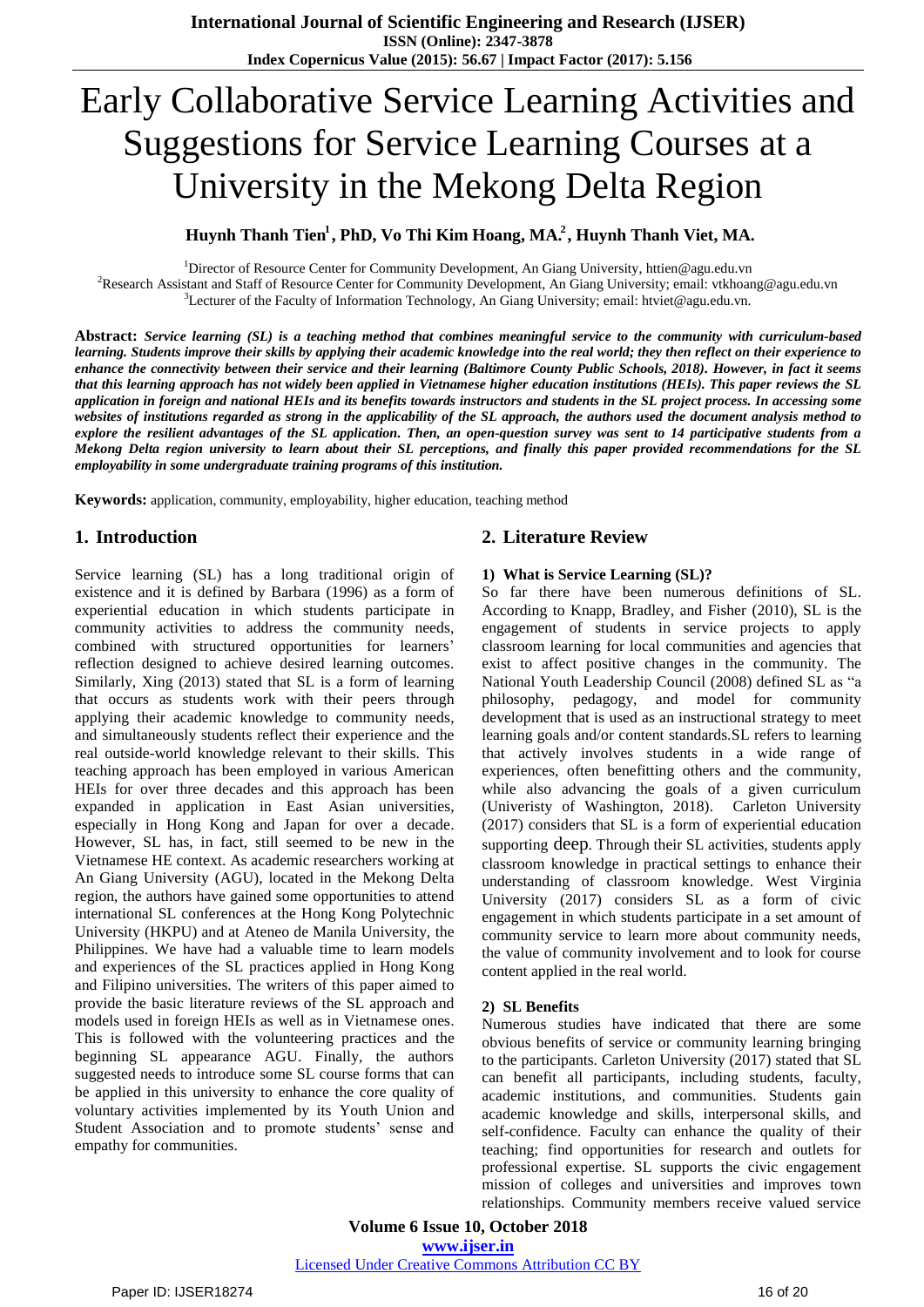and institutional support. There is also great evidence of SL benefits. A number of researchers like Giles (1999), Astin, Sax, & Avalos (2000), and Elyer (2001) have documented the SL benefits to students and, to a lesser extent, faculty, academic institutions and community members. SL improves student learning outcomes and contributes to student personal and social development. Faculty report enhanced teaching, service, and research opportunities; academic institutions report increased student retention and improved community relationships. Community partners receive additional resources to support their agencies' mission.

It can be stated that SL brings lots of benefits for all participants, not only for students and faculty but also for academic institutions and their communities. Due to obvious benefits to communities, SL enables institutions to create and design training programs to be more applied and practical in life. It helps to shorten the gap between theory and practice in life realities. Moreover, it helps students to gain practical and deep learning and inspires them more civic, community and global engagement. Therefore, almost all universities in the United States have compulsory policies for SL. An increasing number of Asian universities such as in Japan, Korea, Hong Kong and the Philippines are designing practical SL programs and put them into practice.

## **3) Overview of service-learning practices in Vietnamese HEIs**

## *A glance at the model of Vietnamese HEIs*

The first Vietnamese HEI, Temple of Literature (*Quốc Tự Giám*), was founded in 1076. This institution helped the Royal dynasties to train elite people to become national leaders. The university perceived as it is now is in fact that it appeared in Vietnam since the 1920s. It followed the model of French HEIs until 1954. Later, the HEIs in northern Vietnam followed the mono-disciplinary Soviet system while the ones in southern Vietnam were influenced by the comprehensive US model. Since the reunification of the country in 1975, the Vietnamese HEIs were still influenced by the Soviet model, including two main characteristics: focusing on teaching and mono-disciplines. This theoretical learning convention has been viewed to have weak linkages between universities and community by Billig and Furco (2002), and Kirkham (2001).According to Pham Thi Ly (2014), in HEIs" three core tasks: teaching, research and community services, she considered that most Vietnamese HEIs merely focused on the task of teaching while research is conducted by research institutes separating from universities. Community learning services were considered as extra-curriculum activities.

#### *The connectedness of communities and universities in Vietnam*

It was stated by LyPham (2014) that the model of Vietnamese HEIs has existed as an ivory tower due to two reasons: (i)most HEIs are public institutions granted by the state"s finance, having limited autonomy and weak motivations for innovation, and (ii) between 1975 and 2011, many Vietnamese HEIs did not really need to attract students and they did not see their community engagement as a survival matter. She added that the traditional model of

'ivory tower' formed by a central planning economy did not create incentives for HEIs to have engagement into local communities serving the society's specific needs. HEIs' community engagement activities are seen most popular such as "Green Summer Volunteer Campaign", "Summer Youth Volunteer Campaign" launched by Vietnam"s Youth Union (VNYU) in the late years of the  $20<sup>th</sup>$  century. In the past years, these youth – activity movements have attracted thousands of students every year in the called –Youth Month  $(26<sup>th</sup> March, 1931, the foundation date of VNYU) and in two$ summer months (July and August).Green Youth Summer is voluntary activities of college and university students in their summer holidays that target to serve disadvantaged people in remote areas. These activities, according to Mr. Le Quoc Phong, the first Secretary of the VNYU, actually create a practical and experiencing environment for students to actively excel their soft skills such as planning, time management, teamwork, public speaking and communication (Thu Hang, 2017). Ly Pham (2014) stated that although the youth movements greatly helped in students' capacity building, the past years' youth voluntary activities were simply a mode of temporary educational activity/movement rather than true community services that universities offer to transform the community. She also added that over nearly two decades there has been an increase in the number of private HEIs in Vietnam which accounted for 19% in the total number of Vietnamese HEIs and the students from private HEIs took for 1% of the total number of students. She stated that community service programs implemented by private institutions such as FPT University, Nguyen Tat Thanh University were more meaningful to communities' needs than public ones. She, however, admitted that one public institution in the Mekong Delta region - namely Can Tho University did quite well their practical research to serve the needs of local communities in the fields of agricultural and environmental sciences (Ly Pham, 2014).

## *AGU's voluntary activities*

In this section, the writers only revised AGU"s voluntary activities from 2014 to 2017. In general, AGU"s Youth Union organized youth activities in March and two summer months (July and August) every year. For instance, in the Youth Month (March), frequent activities such as "Philanthropic Blood Donation", "Voluntary Saturday for Environmental Protection", "Youth Leader Competition", "Max-Leninism Sciences and Ho Chi Minh's Ideology" Competition", Job-orientation Consultancy Day, International Women Day (8<sup>th</sup> March), and Celebration of Youth Foundation Day  $(26<sup>th</sup> March)$  were organized. For the two summer months, several common activities (including teaching primary students, organizing sport games for local youths, cleaning paths streets, schools, and cemeteries; propaganda activities, social activities of thanking and gratitude such as offering gifts for policy families: invalid soldiers, Vietnam"s Heroic Mothers.

Every year, according to AGU"s Youth Union, nearly 300 AGU students (in the total student number of nearly 16,200) participated into voluntary activities to get peripherally "practical or movement marks"(ĐRL - Điểm Rèn Luyện) rather than "true community – engaged services. Only about two percent of students participated in these activities (An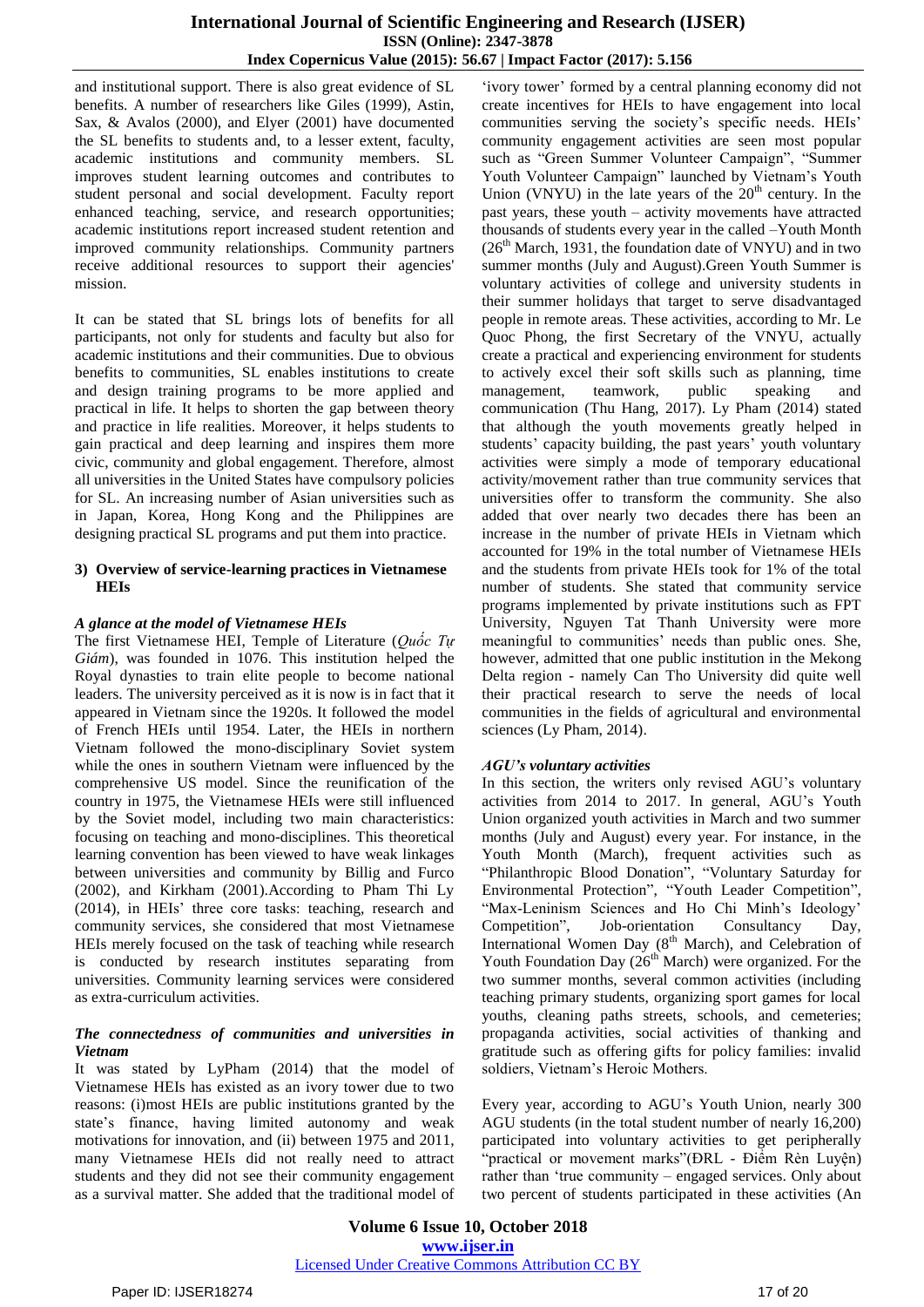## **International Journal of Scientific Engineering and Research (IJSER) ISSN (Online): 2347-3878 Index Copernicus Value (2015): 56.67 | Impact Factor (2017): 5.156**

Giang University Youth Union, 2014).In general, voluntary activities and movements operated by AGU"s Youth Union partly encouraged its students to engage in local community services. Still, their community-service engagement has not really been in a sense of proactive, deep, sincere meaningfulness. Therefore, only few AGU students truthfully desired to actively join those voluntary activities.

In the past three years, within the collaborative framework agreement on implementing the SL Program between AGU and HKPU, about 30 students of different academic disciplines from HKPU were annually sent to AGU to implement their SL activities [with the assistance of AGU students of the Foreign Language Faculty (FLF)] in schools and local communities in remote and disadvantaged areas such as in Thoai Son District and the Tiger Island in Long Xuyen City. The students of the two universities were organized to work in groups of three (2 HKPU students and 1 AGU student). Before the SL project, the students of the two institutions were given careful instructions and duties on their SL responsibilities. For instance, the students explored and learned the local knowledge and cultural practices of communities, and Hong Kong students, simultaneously, introduced some basic knowledge of healthy lifestyle that they gained in academic settings to the local residents and encouraged them to eat locally nutritious meals to reach a simple and healthy lifestyle. Additionally, the students instructed the local residents to practice common simple and physical exercises to keep healthy. What the Hong Kong students did for the Tiger Island (My Hoa Hung Commune)'s local communities in the time of their SL activity truly moved the hearts of the local people and AGU students participating in the activity. From 2015 to 2018, the collaborative SL projects of the students from HKPU and AGU sincerely came into the hearts of the local communities and of the participative students although they did not share the same language. The students from the two universities developed their empathy towards the poor communities around them. Many participative AGU students stated that they actually had positive changes in their minds about voluntary work. They developed the friendships with their Hong Kong peers and instructors. Many of them cried on the farewell party day. They wished that AGU"s Youth Union and the Faculty of Foreign Language could organize some similar SL activities for AGU students.

### *Why to use SL approach*

Carleton University"s lecturers considered that service learning could promote a deep approach to learning for participative students (Carleton University, 2018). They stated that SL required students to use classroom knowledge to provide effective community service. Howard (2001) noted that students participating in SL could apply knowledge by applying and testing academic learning. They might synthesize knowledge by bringing their past and present learning together to add coherence to their academic studies. They also might have a critical thinking and a distinction of important things in the real world that can be filled in their minds. They, additionally, could learn cultural diversity from the local communities around them, and finally it was likely for them to develop their communal and social values through experiencing community issues.

Due to goals of sustainable education development, many educators from the US universities such as West Virginia University, Carleton University, and Wisconsin University have made efforts to help their students to apply classroom knowledge to the real communities. By doing so, it means that they are enhancing the connectivity between university and community through SL.

A group of Carleton University instructors defined SL as an effective means to teach about sustainability and to link classroom learning to community challenges (Carleton University, 2018). Through the application of SL in undergraduate and postgraduate training programs, students can gain the following benefits:

- See the relevance and tangible application of how concepts learned in class relate to society;
- Develop an understanding of the research process from "big ideas" to experimental design to analysis;
- Experience the complexity and unpredictability of engaging with real world problems;
- Learn to synthesize, integrate, and infer relationships;
- Develop independence and learn professionalism;
- Understand the nature of non-unique solutions:
- Be resourceful to solve challenges independently and creatively,
- Develop "soft skills" in working with community partners,
- See themselves as relevant and empowered,
- Strengthen civic agency, and
- Improve motivation and take their work more seriously when they have a real client.

(Carleton University, 2018).

Base on such benefits, the SL experts of Carleton University suggested strategies for teaching with service learning by designing, executing and assessing a service learning project. In this project, lecturers can take advantage of the wealth of experience, resources, and materials developed by their colleagues:

- 1) Scale the project so that it is appropriate for the skill level of the students and the time frame allotted;
- 2) Have classroom content that dovetails with service learning activities;
- 3) Have students write about their activities in a journal, blog or web page as one mechanism for assessment;
- 4) Make use of expertise and resources from the community/stakeholders;
- 5) Have the class collectively participate in a research project from conception to completion;
- 6) Use scaled activities. These can be effective and increase student motivation. For example, there might be an expected level of effort for a course, but additional effort may lead to co-authorship of a paper;
- 7) Outsource research experiences in order to help manage faculty loads and broaden student experiences, and
- 8) Use service learning successes to improve town-gown relations

(Carleton University, 2018).

# **3. Methodology and Study Results**

The authors used a document analysis to review previous studies to learn about SL benefits and understand the SL practices in the current Vietnamese HEIs. In order to learn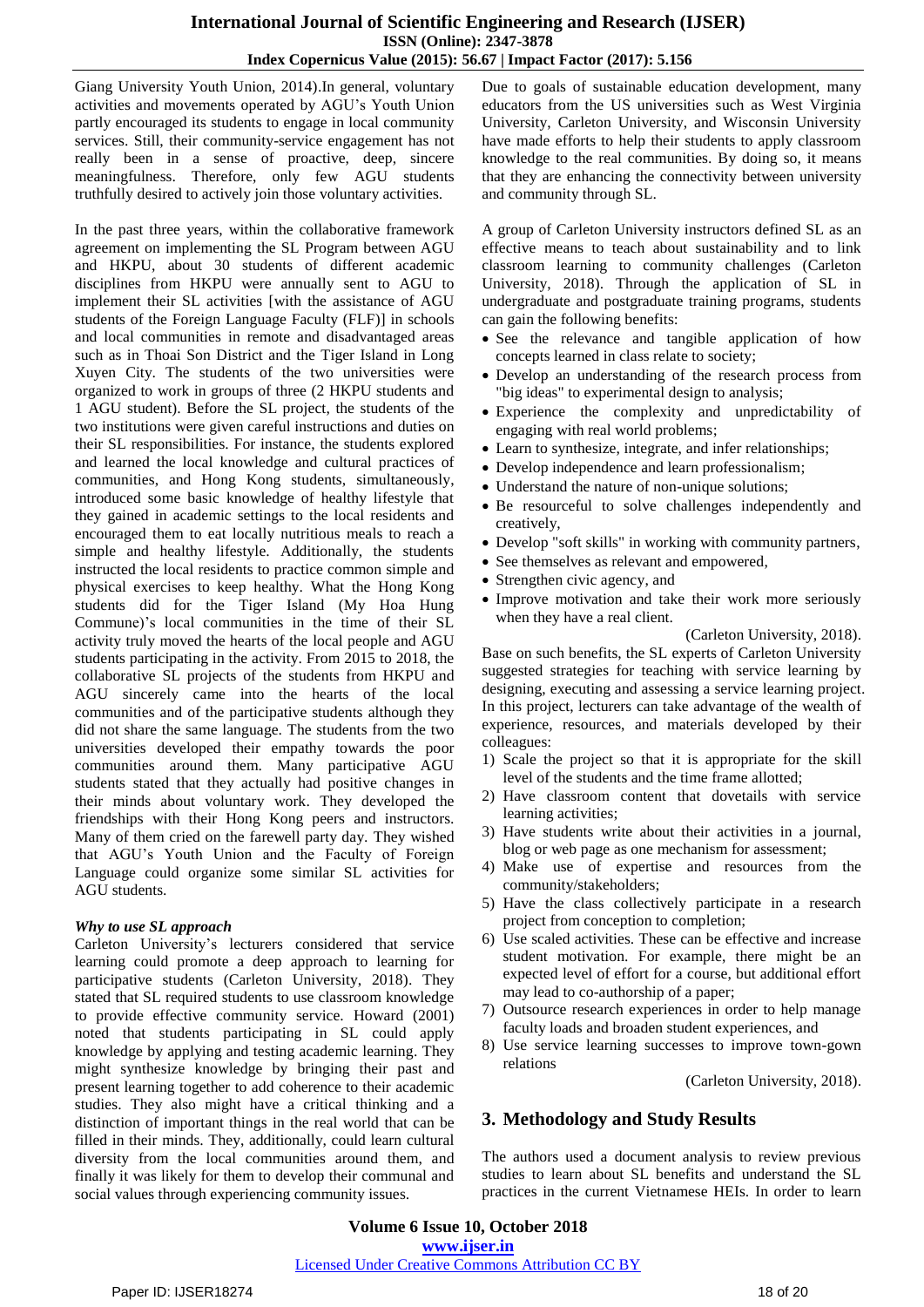about the participative AGU students' SL perceptions in June 2018, the authors designed an open-question survey to learn about their positive and negative perceptions, and difficulties they got when joining this year"s SL project. The survey was sent to 14participative students via email. All 14 responded surveys were obtained. The 14 respondents greatly appreciated the practical meaning of the SL project conducted by the HKPU"s Nursing School. These engaged students reported that they learned and developed lots of necessary skills and academic knowledge from this year"s SL project. They all had positive perceptions about the SL projects. They included:(i) recognizing the civic responsibility for community and society, (ii) developing communication skills, teamwork skills, money and time management skills, and interview skills, (iii) improving intercultural communicative competence with Hong Kong peers in their work groups, (iv) having a sense of hearted empathy towards disadvantaged people and local communities, (v) having initial senses of wider regional ASEAN citizenship and global citizenship, (vi) improving their pedagogical competence and translation skills, (vii) learning difficulties in life of the local people, (viii) learning some basic healthy lifestyles, and (ix) developing foreign friendship and having close foreign friends. For difficulties, most of them admitted that they did not have much difficulty when participating in the project. Specifically, one respondent said that perhaps Hong Kong friends had more difficulties in food, culture than AGU students had. Another student stated that he had some difficulties in communicating with their Hong Kong peers on initial days due to lack of vocabulary to express, but then he could overcome these difficulties in next days and they had better mutual understandings and became good friends. In brief, AGU students had lots of positive perceptions and emotions about the SL project in 2018, expanded their international friendship, and they themselves developed their senses of civic social responsibility and community engagement.

# **4. Suggestion for the SL employability at AGU**

From the above-mentioned SL benefits, the writers believed that in order to develop students" empathies towards local communities and simultaneously to promote the Five Constants of Confucius"s virtue ethics (*[Rén](https://en.wikipedia.org/wiki/Ren_(Confucianism))* ( 仁 , benevolence, humaneness)- Nhân;*[Yì](https://en.wikipedia.org/wiki/Yi_(Confucianism))* (義/义, righteousness or justice)- Nghĩa;*[Lǐ](https://en.wikipedia.org/wiki/Li_(Confucianism))* ( 禮 / 礼 , proper rite) – Lễ;*Zhì* ( 智 , knowledge) - Trí;*Xìn* (信, integrity) Tín (Runes, 1983)for AGU students to become ASEAN and global citizens in the future, some current BA training programs of AGU need to be considered to integrate them in a manner that they can encourage students" community-service engagement. Following are my suggestions to introduce some integrated subjects to turn these academic subjects to become some modes of service learning at AGU.

- Group 1: Integration of English, natural science and environment subjects
- Group 2: Integration of English, business and agriculture sciences
- Group 3: Integration of English, IT, business and arts
- Group 4: Integration of English, culture, tourism, and environment subjects

Firstly, instructors of such above subjects need to have discussion meetings to find out how they can combine their disciplines to create interdisciplinary service learning projects to address local community needs in the Mekong Delta Region in general and in An Giang province in particular. Secondly, the instructors need to make surveys to learn real needs of the local communities and adjust their expected curriculum-based outcomes. Thirdly, in order to have such project-based learning methods to be implemented conveniently, there initially needs to have greater support from the Rector Board, and relevant faculties, supportive offices and units of AGU. Then, service learning will become official requirements for AGU graduates to gradually replace presently non-meaningful voluntary activities.

# **5. Conclusion**

In conclusion, the paper provides the literature review of SL practiced in national and foreign HEIs. It is followed with the introduction of the benefits of the SL approach towards teachers" professional development activities and students" learning outcomes. Lastly, the paper ends with some recommendations for future SL courses that can be applied at a university in the Mekong Delta region to address local communities" needs and to enable its staffs and students to have higher competences in their journeys of becoming ASEAN and global citizens in the time of integration deeply and broadly to come.

# **References**

- [1] An Giang University Youth Union. (2014). *An Giang Youth Union's Report of Green Summer Campaign in 2014*. Retrieved from An Giang Univeristy: Youth Union-<br>
Student
<br>
Association http://youth.agu.edu.vn/?q=node/412
- [2] Astin, A. W. (1999). Long term effects of volunteerism during the undergraduate years. *Review of Higher Education, 22*(2), 187-202.
- [3] Astin, A. W., Sax, L. L. & Avalos, L. (1999). Long Term Effects of Volunteerism during the Undergraduate Years. *Review of Higher Education, 22*(2), 187-202.
- [4] Baltimore County Public Schools. (2018). *TEAM BCPS Developing Lifelong Learners through Literacy*. Retrieved from Service Learning: https://www.bcps.org/offices/service\_learning/serv\_lear n\_isnot.html
- [5] Barbara, J. (1996). *Service Learning in Higher Education: Concepts and Practices.* Jossey-Bass.
- [6] Billig, S. H., & Furco, A. (2002). *Service-learning through a multidiscipnary lens* (Eds. ed.). Greenwich, Connecticut: Information Age Publishing.
- [7] Carleton University. (2018). *Service Learning: Connect Classroom Learning with Societal Issues*. Retrieved from Integrate Teaching for Sustainability: https://serc.carleton.edu/integrate/teaching\_materials/th emes/connect\_world/service\_learning.html
- [8] Cartelon University. (n.d.). *Why Use Service Learning?* Retrieved October 5, 2017, from Starting point-Teaching entry level Geoscience: https://serc.carleton.edu/introgeo/service/why.html

### Licensed Under Creative Commons Attribution CC BY